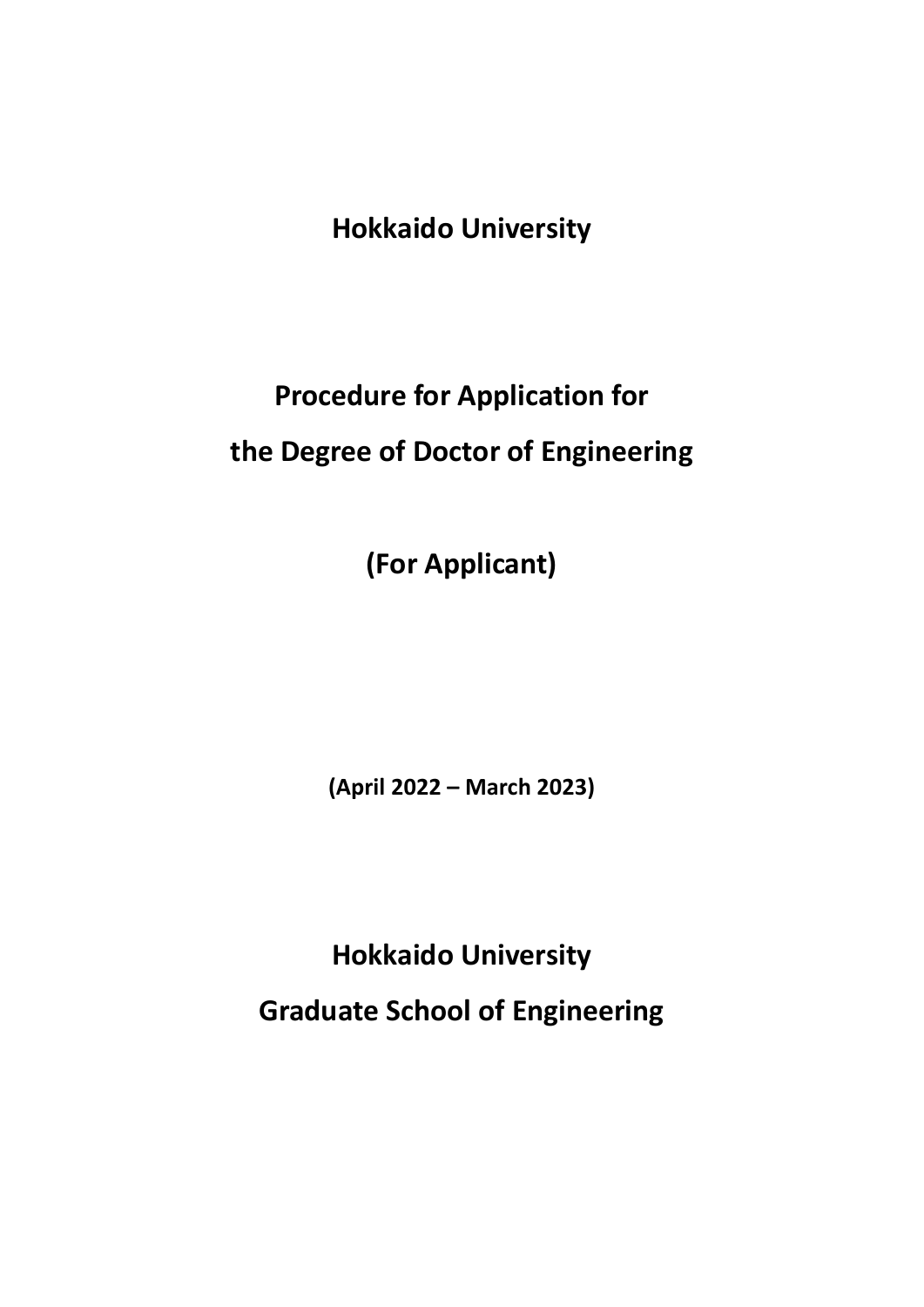## Table of Contents

| Degree Conferral Schedule for Academic Year 2022                                                      |  |
|-------------------------------------------------------------------------------------------------------|--|
|                                                                                                       |  |
|                                                                                                       |  |
|                                                                                                       |  |
|                                                                                                       |  |
| Example forms                                                                                         |  |
|                                                                                                       |  |
|                                                                                                       |  |
|                                                                                                       |  |
|                                                                                                       |  |
|                                                                                                       |  |
|                                                                                                       |  |
| Report on the acceptance of the dissertation and recommendation of candidate examiners (Form 5) 20    |  |
|                                                                                                       |  |
|                                                                                                       |  |
|                                                                                                       |  |
|                                                                                                       |  |
|                                                                                                       |  |
|                                                                                                       |  |
|                                                                                                       |  |
|                                                                                                       |  |
|                                                                                                       |  |
|                                                                                                       |  |
| Application for Approval to Suspend Publication of Full Text of Doctoral Dissertation on the Internet |  |
|                                                                                                       |  |
|                                                                                                       |  |
| Cancellation of reasons for withholding Internet publication of the full text of the doctoral         |  |
|                                                                                                       |  |
| Notification of the date when the full text of the doctoral dissertation can be published             |  |
|                                                                                                       |  |
|                                                                                                       |  |
|                                                                                                       |  |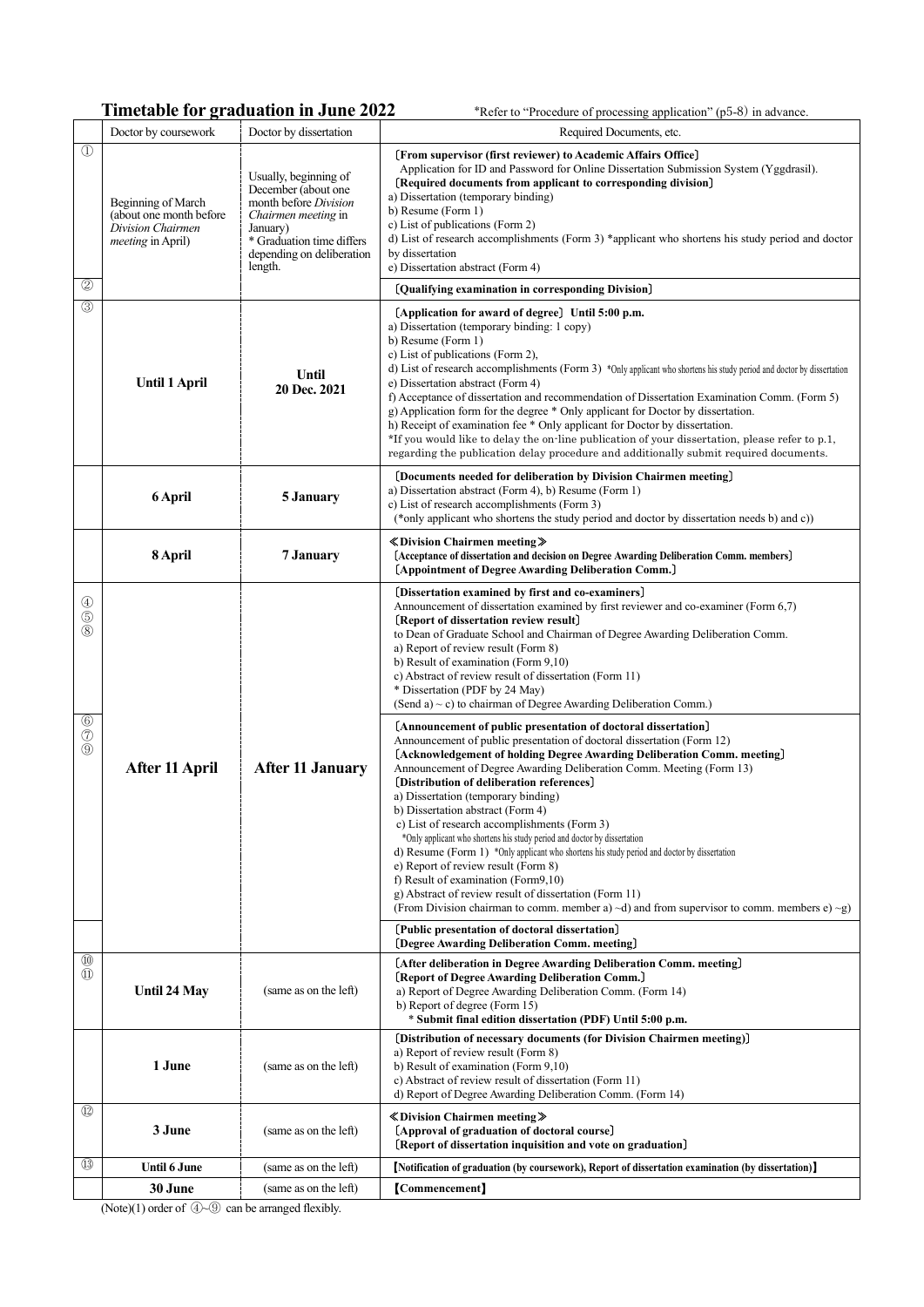#### **Timetable for graduation in September 2022** \*Refer to "Procedure of processing application" (p5-8) in advance.

|                                                                                            | Doctor by coursework                                                                          | Doctor by dissertation                                                                                                                                                       | Required Documents, etc.                                                                                                                                                                                                                                                                                                                                                                                                                                                                                                                                                                                                                                                                                                                                                                                                                                                                                                                                                                                                                                                                                                                                                                                                                                                                                                                                                                                                                                                         |
|--------------------------------------------------------------------------------------------|-----------------------------------------------------------------------------------------------|------------------------------------------------------------------------------------------------------------------------------------------------------------------------------|----------------------------------------------------------------------------------------------------------------------------------------------------------------------------------------------------------------------------------------------------------------------------------------------------------------------------------------------------------------------------------------------------------------------------------------------------------------------------------------------------------------------------------------------------------------------------------------------------------------------------------------------------------------------------------------------------------------------------------------------------------------------------------------------------------------------------------------------------------------------------------------------------------------------------------------------------------------------------------------------------------------------------------------------------------------------------------------------------------------------------------------------------------------------------------------------------------------------------------------------------------------------------------------------------------------------------------------------------------------------------------------------------------------------------------------------------------------------------------|
| $\mathcal{D}$<br>$^{\circledR}$                                                            | Beginning of June<br>(about one month before)<br>Division Chairmen<br><i>meeting</i> in July) | Usually, beginning of<br>March (about one month<br>before Division Chairmen<br><i>meeting</i> in April)<br>* Graduation time differs<br>depending on deliberation<br>length. | [From supervisor (first reviewer) to Academic Affairs Office]<br>Application for ID and Password for Online Dissertation Submission System (Yggdrasil).<br>[Required documents from applicant to corresponding division]<br>a) Dissertation (temporary binding)<br>b) Resume (Form 1)<br>c) List of publications (Form 2)<br>d) List of research accomplishments (Form 3)<br>*applicant who shortens his study period and doctor by dissertation<br>e) Dissertation abstract (Form 4)<br>[Qualifying examination in corresponding Division]                                                                                                                                                                                                                                                                                                                                                                                                                                                                                                                                                                                                                                                                                                                                                                                                                                                                                                                                      |
| $\circledS$                                                                                | <b>Until 21 June</b>                                                                          | <b>Until 1 April</b>                                                                                                                                                         | [Application for award of degree] Until 5:00 p.m.<br>a) Dissertation (temporary binding: 1 copy)<br>b) Resume (Form 1)<br>c) List of publications (Form 2),<br>d) List of research accomplishments (Form 3) *Only applicant who shortens his study period and doctor by dissertation<br>e) Dissertation abstract (Form 4)<br>f) Acceptance of dissertation and recommendation of Dissertation Examination Comm. (Form 5)<br>g) Application form for the degree * Only applicant for Doctor by dissertation.<br>h) Receipt of examination fee * Only applicant for Doctor by dissertation.<br>*If you would like to delay the on-line publication of your dissertation, please refer to p.1,<br>regarding the publication delay procedure and additionally submit required documents.                                                                                                                                                                                                                                                                                                                                                                                                                                                                                                                                                                                                                                                                                             |
|                                                                                            | 29 June                                                                                       | 6 April                                                                                                                                                                      | [Documents needed for deliberation by Division Chairmen meeting]<br>a) Dissertation abstract (Form 4), b) Resume (Form 1)<br>c) List of research accomplishments (Form 3)<br>(*only applicant who shortens the study period and doctor by dissertation needs b) and c))                                                                                                                                                                                                                                                                                                                                                                                                                                                                                                                                                                                                                                                                                                                                                                                                                                                                                                                                                                                                                                                                                                                                                                                                          |
|                                                                                            | 1 July                                                                                        | 8 April                                                                                                                                                                      | <b>≪Division Chairmen meeting》</b><br>[Acceptance of dissertation and decision on Degree Awarding Deliberation Comm. members]<br>[Appointment of Degree Awarding Deliberation Comm.]                                                                                                                                                                                                                                                                                                                                                                                                                                                                                                                                                                                                                                                                                                                                                                                                                                                                                                                                                                                                                                                                                                                                                                                                                                                                                             |
| $^{\circledA}$<br>$\circledS$<br>(8)<br>$\circledcirc$<br>$\circledcirc$<br>$\circledcirc$ | <b>After 4 July</b>                                                                           | After 11 April                                                                                                                                                               | (Dissertation examined by first and co-examiners)<br>Announcement of dissertation examined by first reviewer and co-examiner (Form 6,7)<br>[Report of dissertation review result]<br>to Dean of Graduate School and Chairman of Degree Awarding Deliberation Comm.<br>a) Report of review result (Form 8)<br>b) Result of examination (Form 9,10)<br>c) Abstract of review result of dissertation (Form 11)<br>* Dissertation (PDF by 23 August)<br>(Send a) $\sim$ c) to chairman of Degree Awarding Deliberation Comm.)<br>[Announcement of public presentation of doctoral dissertation]<br>Announcement of public presentation of doctoral dissertation (Form 12)<br>[Acknowledgement of holding Degree Awarding Deliberation Comm. meeting]<br>Announcement of Degree Awarding Deliberation Comm. Meeting (Form 13)<br>[Distribution of deliberation references]<br>a) Dissertation (temporary binding)<br>b) Dissertation abstract (Form 4)<br>c) List of research accomplishments (Form 3)<br>*Only applicant who shortens his study period and doctor by dissertation<br>d) Resume (Form 1) *Only applicant who shortens his study period and doctor by dissertation<br>e) Report of review result (Form 8)<br>f) Result of examination (Form9,10)<br>g) Abstract of review result of dissertation (Form 11)<br>(From Division chairman to comm. member a) $\sim$ d) and from supervisor to comm. members e) $\sim$ g)<br>[Public presentation of doctoral dissertation] |
| $\left( 10 \right)$<br>(1)                                                                 | <b>Until 23 August</b>                                                                        | (same as on the left)                                                                                                                                                        | [Degree Awarding Deliberation Comm. meeting]<br>[After deliberation in Degree Awarding Deliberation Comm. meeting]<br>[Report of Degree Awarding Deliberation Comm.]<br>a) Report of Degree Awarding Deliberation Comm. (Form 14)<br>b) Report of degree (Form 15)<br>* Submit final edition dissertation (PDF) Until 5:00 p.m.                                                                                                                                                                                                                                                                                                                                                                                                                                                                                                                                                                                                                                                                                                                                                                                                                                                                                                                                                                                                                                                                                                                                                  |
|                                                                                            | 7 September                                                                                   | (same as on the left)                                                                                                                                                        | [Distribution of necessary documents (for Division Chairmen meeting)]<br>a) Report of review result (Form 8)<br>b) Result of examination (Form 9,10)<br>c) Abstract of review result of dissertation (Form 11)<br>d) Report of Degree Awarding Deliberation Comm. (Form 14)                                                                                                                                                                                                                                                                                                                                                                                                                                                                                                                                                                                                                                                                                                                                                                                                                                                                                                                                                                                                                                                                                                                                                                                                      |
| $\left( 12\right)$                                                                         | 9 September                                                                                   | (same as on the left)                                                                                                                                                        | <b>≪Division Chairmen meeting》</b><br>[Approval of graduation of doctoral course]<br>[Report of dissertation inquisition and vote on graduation]                                                                                                                                                                                                                                                                                                                                                                                                                                                                                                                                                                                                                                                                                                                                                                                                                                                                                                                                                                                                                                                                                                                                                                                                                                                                                                                                 |
| $\circled{1}$                                                                              | <b>Until 2 September</b>                                                                      | (same as on the left)                                                                                                                                                        | [Notification of graduation (by coursework), Report of dissertation examination (by dissertation)]                                                                                                                                                                                                                                                                                                                                                                                                                                                                                                                                                                                                                                                                                                                                                                                                                                                                                                                                                                                                                                                                                                                                                                                                                                                                                                                                                                               |
|                                                                                            | 26 September                                                                                  | (same as on the left)                                                                                                                                                        | [Commencement]                                                                                                                                                                                                                                                                                                                                                                                                                                                                                                                                                                                                                                                                                                                                                                                                                                                                                                                                                                                                                                                                                                                                                                                                                                                                                                                                                                                                                                                                   |

(Note)(1) order of  $\bigoplus$   $\bigoplus$  can be arranged flexibly.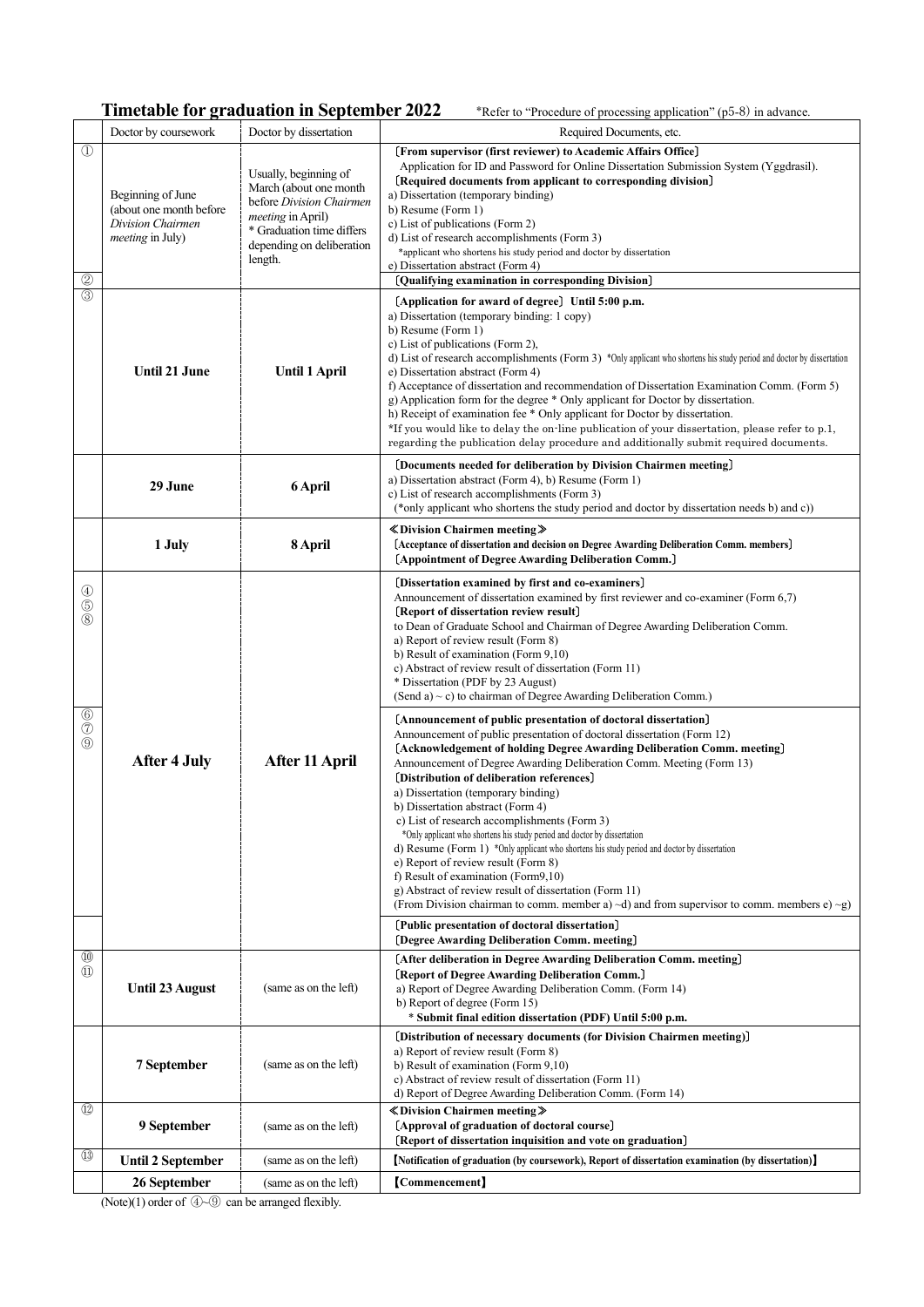#### **Timetable for graduation in December 2022** \*Refer to "Procedure of processing application" (p5-8) in advance.

|                                                                                          | Doctor by coursework                                                                                 | Doctor by dissertation                                                                                                                                                     | Required Documents, etc.                                                                                                                                                                                                                                                                                                                                                                                                                                                                                                                                                                                                                                                                                                                                                                                                                                                                                                                                                                                                                                                                                                                                                                                                                                                                                                                                                                                                         |
|------------------------------------------------------------------------------------------|------------------------------------------------------------------------------------------------------|----------------------------------------------------------------------------------------------------------------------------------------------------------------------------|----------------------------------------------------------------------------------------------------------------------------------------------------------------------------------------------------------------------------------------------------------------------------------------------------------------------------------------------------------------------------------------------------------------------------------------------------------------------------------------------------------------------------------------------------------------------------------------------------------------------------------------------------------------------------------------------------------------------------------------------------------------------------------------------------------------------------------------------------------------------------------------------------------------------------------------------------------------------------------------------------------------------------------------------------------------------------------------------------------------------------------------------------------------------------------------------------------------------------------------------------------------------------------------------------------------------------------------------------------------------------------------------------------------------------------|
| $\textcircled{\scriptsize{1}}$<br>$^{\circledR}$                                         | Beginning of September<br>(about one month before<br>Division Chairmen<br><i>meeting</i> in October) | Usually, beginning of<br>June (about one month<br>before Division Chairmen<br><i>meeting</i> in July)<br>* Graduation time differs<br>depending on deliberation<br>length. | [From supervisor (first reviewer) to Academic Affairs Office]<br>Application for ID and Password for Online Dissertation Submission System (Yggdrasil).<br>[Required documents from applicant to corresponding division]<br>a) Dissertation (temporary binding)<br>b) Resume (Form 1)<br>c) List of publications (Form 2)<br>d) List of research accomplishments (Form 3)<br>*applicant who shortens his study period and doctor by dissertation<br>e) Dissertation abstract (Form 4)<br>[Qualifying examination in corresponding Division]                                                                                                                                                                                                                                                                                                                                                                                                                                                                                                                                                                                                                                                                                                                                                                                                                                                                                      |
| (3)                                                                                      | <b>Until 27 September</b>                                                                            | <b>Until 21 June</b>                                                                                                                                                       | [Application for award of degree] Until 5:00 p.m.<br>a) Dissertation (temporary binding: 1 copy)<br>b) Resume (Form 1)<br>c) List of publications (Form 2),<br>d) List of research accomplishments (Form 3) *Only applicant who shortens his study period and doctor by dissertation<br>e) Dissertation abstract (Form 4)<br>f) Acceptance of dissertation and recommendation of Dissertation Examination Comm. (Form 5)<br>g) Application form for the degree * Only applicant for Doctor by dissertation.<br>h) Receipt of examination fee * Only applicant for Doctor by dissertation.<br>*If you would like to delay the on-line publication of your dissertation, please refer to p.1,<br>regarding the publication delay procedure and additionally submit required documents.                                                                                                                                                                                                                                                                                                                                                                                                                                                                                                                                                                                                                                             |
|                                                                                          | 5 October                                                                                            | 29 June                                                                                                                                                                    | [Documents needed for deliberation by Division Chairmen meeting]<br>a) Dissertation abstract (Form 4), b) Resume (Form 1)<br>c) List of research accomplishments (Form 3)<br>(*only applicant who shortens the study period and doctor by dissertation needs b) and c))                                                                                                                                                                                                                                                                                                                                                                                                                                                                                                                                                                                                                                                                                                                                                                                                                                                                                                                                                                                                                                                                                                                                                          |
|                                                                                          | 7 October                                                                                            | 1 July                                                                                                                                                                     | <b>≪Division Chairmen meeting》</b><br>[Acceptance of dissertation and decision on Degree Awarding Deliberation Comm. members]<br>[Appointment of Degree Awarding Deliberation Comm.]                                                                                                                                                                                                                                                                                                                                                                                                                                                                                                                                                                                                                                                                                                                                                                                                                                                                                                                                                                                                                                                                                                                                                                                                                                             |
| $\circled{4}$<br>$\circledS$<br>(8)<br>$\circledcirc$<br>$\circledcirc$<br>$\circled{0}$ | <b>After 11 October</b>                                                                              | <b>After 4 July</b>                                                                                                                                                        | [Dissertation examined by first and co-examiners]<br>Announcement of dissertation examined by first reviewer and co-examiner (Form 6,7)<br>[Report of dissertation review result]<br>to Dean of Graduate School and Chairman of Degree Awarding Deliberation Comm.<br>a) Report of review result (Form 8)<br>b) Result of examination (Form 9,10)<br>c) Abstract of review result of dissertation (Form 11)<br>* Dissertation (PDF by 21 November)<br>(Send a) $\sim$ c) to chairman of Degree Awarding Deliberation Comm.)<br>[Announcement of public presentation of doctoral dissertation]<br>Announcement of public presentation of doctoral dissertation (Form 12)<br>[Acknowledgement of holding Degree Awarding Deliberation Comm. meeting]<br>Announcement of Degree Awarding Deliberation Comm. Meeting (Form 13)<br>[Distribution of deliberation references]<br>a) Dissertation (temporary binding)<br>b) Dissertation abstract (Form 4)<br>c) List of research accomplishments (Form 3)<br>*Only applicant who shortens his study period and doctor by dissertation<br>d) Resume (Form 1) *Only applicant who shortens his study period and doctor by dissertation<br>e) Report of review result (Form 8)<br>f) Result of examination (Form9,10)<br>g) Abstract of review result of dissertation (Form 11)<br>(From Division chairman to comm. member a) $\sim$ d) and from supervisor to comm. members e) $\sim$ g) |
|                                                                                          |                                                                                                      |                                                                                                                                                                            | [Public presentation of doctoral dissertation]<br>[Degree Awarding Deliberation Comm. meeting]                                                                                                                                                                                                                                                                                                                                                                                                                                                                                                                                                                                                                                                                                                                                                                                                                                                                                                                                                                                                                                                                                                                                                                                                                                                                                                                                   |
| $\left( 10 \right)$<br>$\textcircled{\scriptsize{1}}$                                    | <b>Until 21 November</b>                                                                             | (same as on the left)                                                                                                                                                      | [After deliberation in Degree Awarding Deliberation Comm. meeting]<br>[Report of Degree Awarding Deliberation Comm.]<br>a) Report of Degree Awarding Deliberation Comm. (Form 14)<br>b) Report of degree (Form 15)<br>* Submit final edition dissertation (PDF) Until 5:00 p.m.                                                                                                                                                                                                                                                                                                                                                                                                                                                                                                                                                                                                                                                                                                                                                                                                                                                                                                                                                                                                                                                                                                                                                  |
|                                                                                          | <b>30 November</b>                                                                                   | (same as on the left)                                                                                                                                                      | [Distribution of necessary documents (for Division Chairmen meeting)]<br>a) Report of review result (Form 8)<br>b) Result of examination (Form 9,10)<br>c) Abstract of review result of dissertation (Form 11)<br>d) Report of Degree Awarding Deliberation Comm. (Form 14)                                                                                                                                                                                                                                                                                                                                                                                                                                                                                                                                                                                                                                                                                                                                                                                                                                                                                                                                                                                                                                                                                                                                                      |
| (12)                                                                                     | 2 December                                                                                           | (same as on the left)                                                                                                                                                      | <b>≪Division Chairmen meeting》</b><br>[Approval of graduation of doctoral course]<br>[Report of dissertation inquisition and vote on graduation]                                                                                                                                                                                                                                                                                                                                                                                                                                                                                                                                                                                                                                                                                                                                                                                                                                                                                                                                                                                                                                                                                                                                                                                                                                                                                 |
| $\circled{1}$                                                                            | <b>Until 2 December</b>                                                                              | (same as on the left)                                                                                                                                                      | [Notification of graduation (by coursework), Report of dissertation examination (by dissertation)]                                                                                                                                                                                                                                                                                                                                                                                                                                                                                                                                                                                                                                                                                                                                                                                                                                                                                                                                                                                                                                                                                                                                                                                                                                                                                                                               |
|                                                                                          | 26 December                                                                                          | (same as on the left)                                                                                                                                                      | [Commencement]                                                                                                                                                                                                                                                                                                                                                                                                                                                                                                                                                                                                                                                                                                                                                                                                                                                                                                                                                                                                                                                                                                                                                                                                                                                                                                                                                                                                                   |

(Note)(1) order of  $\overline{4}$   $\sim$   $\overline{9}$  can be arranged flexibly.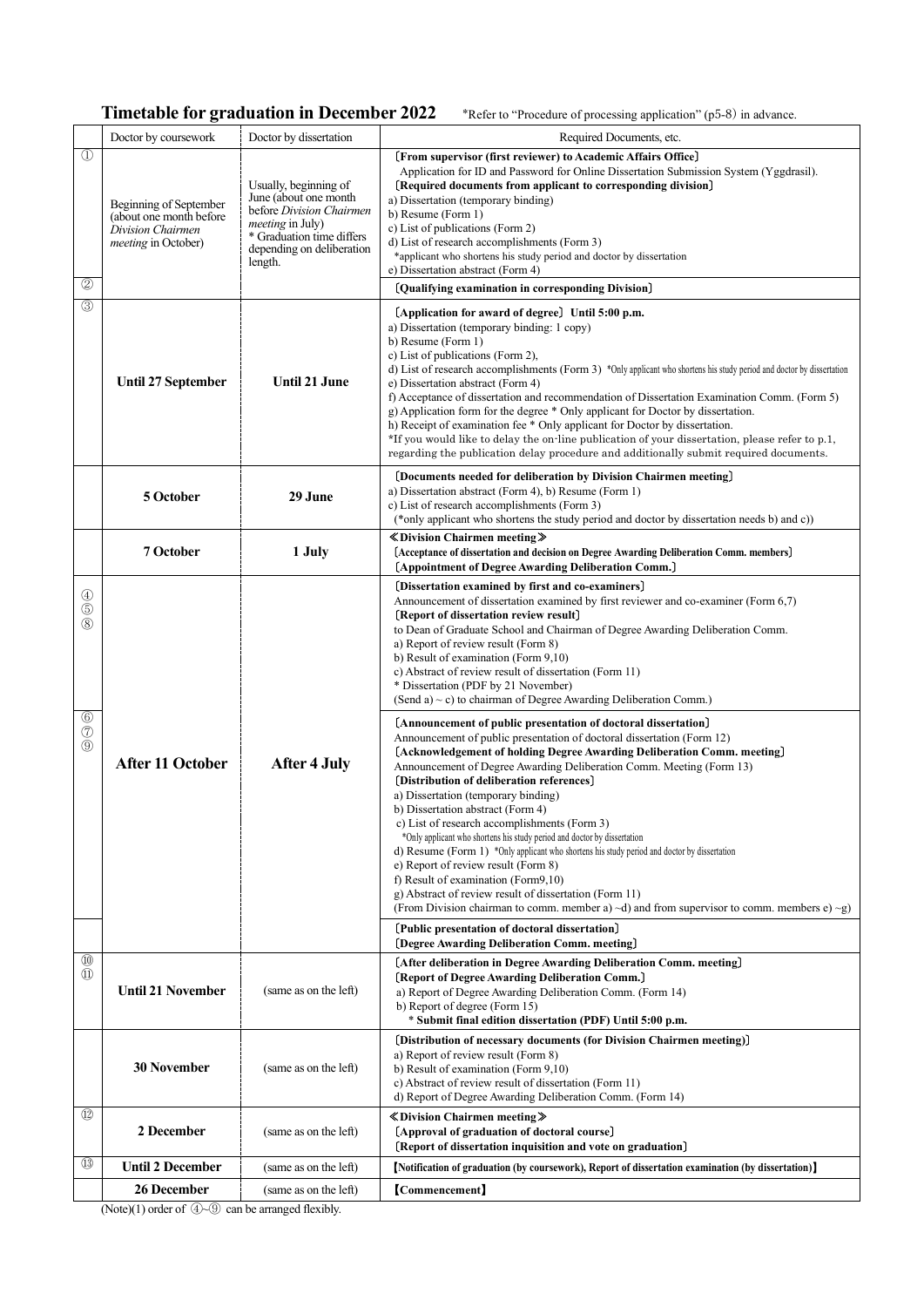### **Timetable for graduation in March 2023** \*Refer to "Procedure of processing application" (p5-8) in advance.

|                                                                                          | Doctor by coursework                                                                          | Doctor by dissertation                                                                                                                                                         | Required Documents, etc.                                                                                                                                                                                                                                                                                                                                                                                                                                                                                                                                                                                                                                                                                                                                                                                                                                                                                                                                                                                                                                                                                                                                                                                                                                                                                                                                                                                                                                                                                                                 |
|------------------------------------------------------------------------------------------|-----------------------------------------------------------------------------------------------|--------------------------------------------------------------------------------------------------------------------------------------------------------------------------------|------------------------------------------------------------------------------------------------------------------------------------------------------------------------------------------------------------------------------------------------------------------------------------------------------------------------------------------------------------------------------------------------------------------------------------------------------------------------------------------------------------------------------------------------------------------------------------------------------------------------------------------------------------------------------------------------------------------------------------------------------------------------------------------------------------------------------------------------------------------------------------------------------------------------------------------------------------------------------------------------------------------------------------------------------------------------------------------------------------------------------------------------------------------------------------------------------------------------------------------------------------------------------------------------------------------------------------------------------------------------------------------------------------------------------------------------------------------------------------------------------------------------------------------|
| $\left(1\right)$<br>(2)                                                                  | Beginning of December<br>(about one month before<br>Division chairmen meeting<br>in December) | Usually, beginning of<br>September (about one<br>month before Division<br>chairmen meeting in<br>October)<br>* Graduation time<br>differs depending on<br>deliberation length. | [From supervisor (first reviewer) to Academic Affairs Office]<br>Application for ID and Password for Online Dissertation Submission System (Yggdrasil).<br>[Required documents from applicant to corresponding division]<br>a) Dissertation (temporary binding)<br>b) Resume (Form 1)<br>c) List of publications (Form 2)<br>d) List of research accomplishments (Form 3)<br>*applicant who shortens his study period and doctor by dissertation<br>e) Dissertation abstract (Form 4)<br>[Qualifying examination in corresponding Division]                                                                                                                                                                                                                                                                                                                                                                                                                                                                                                                                                                                                                                                                                                                                                                                                                                                                                                                                                                                              |
| $\circled{3}$                                                                            | Until [1] 21 November<br><b>or</b><br>[2] 21 December                                         | <b>Until 27 September</b>                                                                                                                                                      | [Application for award of degree] Until 5:00 p.m.<br>a) Dissertation (temporary binding: 1 copy)<br>b) Resume (Form 1)<br>c) List of publications (Form 2),<br>d) List of research accomplishments (Form 3)<br>*Only applicant who shortens his study period and doctor by dissertation<br>e) Dissertation abstract (Form 4)<br>f) Acceptance of dissertation and recommendation of Dissertation Examination Comm. (Form 5)<br>g) Application form for the degree * Only applicant for Doctor by dissertation.<br>h) Receipt of examination fee * Only applicant for Doctor by dissertation.<br>*If you would like to delay the on-line publication of your dissertation, please refer to p.1,<br>regarding the publication delay procedure and additionally submit required documents.                                                                                                                                                                                                                                                                                                                                                                                                                                                                                                                                                                                                                                                                                                                                                  |
|                                                                                          | [1] 30 November<br>or<br>$[2]$ 11 January                                                     | 5 October                                                                                                                                                                      | [Documents needed for deliberation by Division Chairmen meeting]<br>a) Dissertation abstract (Form 4), b) Resume (Form 1)<br>c) List of research accomplishments (Form 3)<br>(*only applicant who shortens the study period and doctor by dissertation needs b) and c))                                                                                                                                                                                                                                                                                                                                                                                                                                                                                                                                                                                                                                                                                                                                                                                                                                                                                                                                                                                                                                                                                                                                                                                                                                                                  |
|                                                                                          | [1] 2 December<br><b>or</b><br>$[2]$ 13 January                                               | 7 October                                                                                                                                                                      | <b>≪Division Chairmen meeting》</b><br>[Acceptance of dissertation and decision on Degree Awarding Deliberation Comm. members]<br>[Appointment of Degree Awarding Deliberation Comm.]                                                                                                                                                                                                                                                                                                                                                                                                                                                                                                                                                                                                                                                                                                                                                                                                                                                                                                                                                                                                                                                                                                                                                                                                                                                                                                                                                     |
| $\circled{4}$<br>$\circledS$<br>(8)<br>$\circledcirc$<br>$\circled{7}$<br>$\circledcirc$ | [1] After 5 December<br>[2] After 16 January                                                  | <b>After 11 October</b>                                                                                                                                                        | [Dissertation examined by first and co-examiners]<br>Announcement of dissertation examined by first reviewer and co-examiner (Form 6,7)<br>[Report of dissertation review result]<br>to Dean of Graduate School and Chairman of Degree Awarding Deliberation Comm.<br>a) Report of review result (Form 8)<br>b) Result of examination (Form 9,10)<br>c) Abstract of review result of dissertation (Form 11)<br>* Dissertation (PDF by 20 February)<br>(Send a) $\sim$ c) to chairman of Degree Awarding Deliberation Comm.)<br>[Announcement of public presentation of doctoral dissertation]<br>Announcement of public presentation of doctoral dissertation (Form 12)<br>[Acknowledgement of holding Degree Awarding Deliberation Comm. meeting]<br>Announcement of Degree Awarding Deliberation Comm. Meeting (Form 13)<br>[Distribution of deliberation references]<br>a) Dissertation (temporary binding)<br>b) Dissertation abstract (Form 4)<br>c) List of research accomplishments (Form 3)<br>*Only applicant who shortens his study period and doctor by dissertation<br>d) Resume (Form 1) *Only applicant who shortens his study period and doctor by dissertation<br>e) Report of review result (Form 8)<br>f) Result of examination (Form9,10)<br>g) Abstract of review result of dissertation (Form 11)<br>(From Division chairman to comm. member a) $\sim$ d) and from supervisor to comm. members e $\rho$ $\sim$ g)<br>[Public presentation of doctoral dissertation]<br>[Degree Awarding Deliberation Comm. meeting] |
| $\left( 10 \right)$<br>$\textcircled{\scriptsize{1}}$                                    | Until 20 February                                                                             | (same as on the left)                                                                                                                                                          | [After deliberation in Degree Awarding Deliberation Comm. meeting]<br>[Report of Degree Awarding Deliberation Comm.]<br>a) Report of Degree Awarding Deliberation Comm. (Form 14)<br>b) Report of degree (Form 15)<br>* Submit final edition dissertation (PDF) Until 5:00 p.m.                                                                                                                                                                                                                                                                                                                                                                                                                                                                                                                                                                                                                                                                                                                                                                                                                                                                                                                                                                                                                                                                                                                                                                                                                                                          |
|                                                                                          | 1 March                                                                                       | (same as on the left)                                                                                                                                                          | [Distribution of necessary documents (for Division Chairmen meeting)]<br>a) Report of review result (Form 8)<br>b) Result of examination (Form 9,10)<br>c) Abstract of review result of dissertation (Form 11)<br>d) Report of Degree Awarding Deliberation Comm. (Form 14)                                                                                                                                                                                                                                                                                                                                                                                                                                                                                                                                                                                                                                                                                                                                                                                                                                                                                                                                                                                                                                                                                                                                                                                                                                                              |
| $\left( 12\right)$                                                                       | 3 March                                                                                       | (same as on the left)                                                                                                                                                          | <b>≪Division Chairmen meeting》</b><br>[Approval of graduation of doctoral course]<br>[Report of dissertation inquisition and vote on graduation]                                                                                                                                                                                                                                                                                                                                                                                                                                                                                                                                                                                                                                                                                                                                                                                                                                                                                                                                                                                                                                                                                                                                                                                                                                                                                                                                                                                         |
| (13)                                                                                     | Until 3 March                                                                                 | (same as on the left)                                                                                                                                                          | [Notification of graduation (by coursework), Report of dissertation examination (by dissertation)]                                                                                                                                                                                                                                                                                                                                                                                                                                                                                                                                                                                                                                                                                                                                                                                                                                                                                                                                                                                                                                                                                                                                                                                                                                                                                                                                                                                                                                       |
|                                                                                          | 23 March                                                                                      | (same as on the left)                                                                                                                                                          | [Commencement]                                                                                                                                                                                                                                                                                                                                                                                                                                                                                                                                                                                                                                                                                                                                                                                                                                                                                                                                                                                                                                                                                                                                                                                                                                                                                                                                                                                                                                                                                                                           |

(Note)(1) order of  $\overline{4}$   $\sim$   $\overline{9}$  can be arranged flexibly.